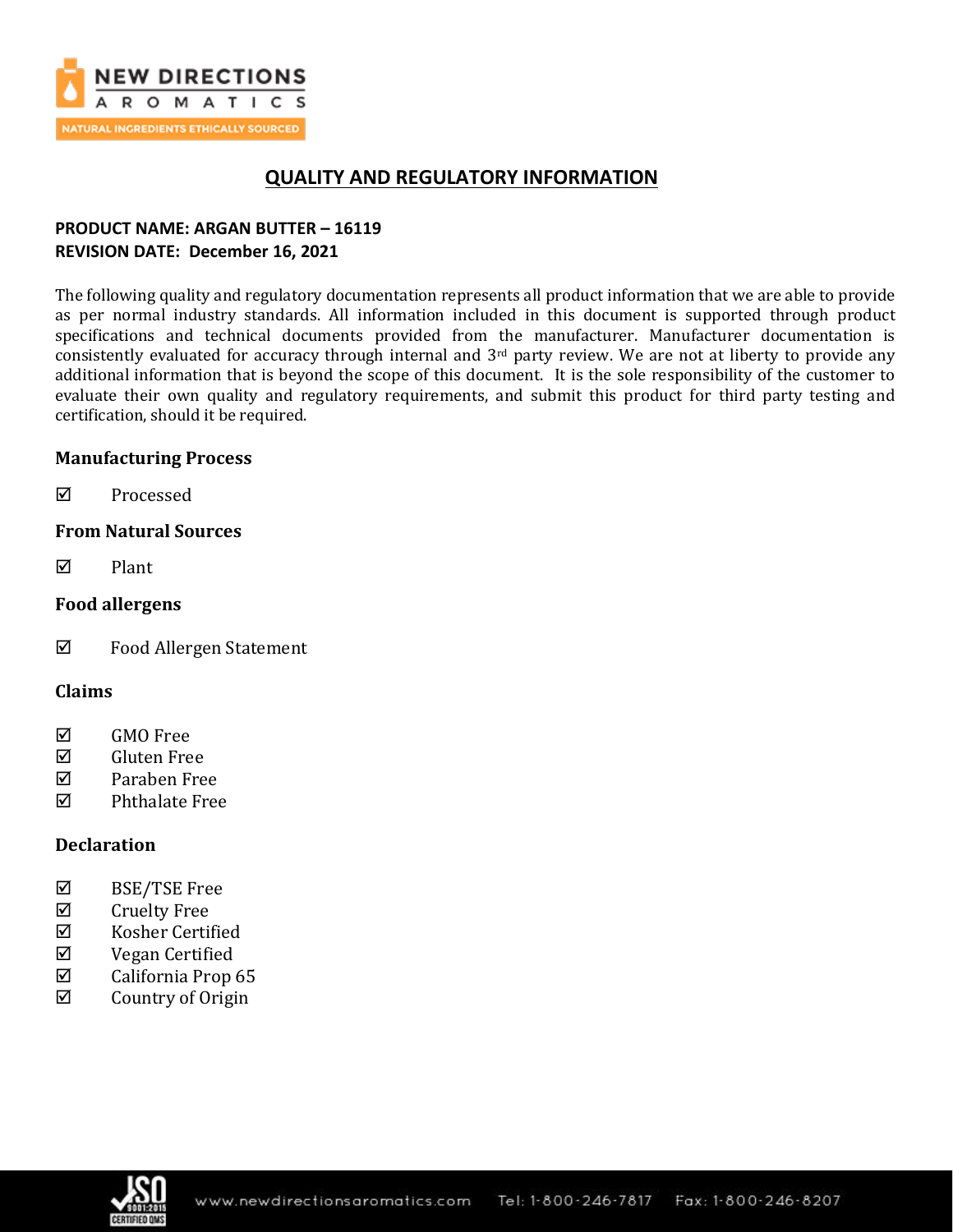

## **COMPOSITION STATEMENT**

### **PRODUCT NAME: ARGAN BUTTER – 16119**

We hereby declare that, to the best of our knowledge, this product is composed of the following ingredients:

| <b>INCI Name</b>           | <b>Source</b> | CAS#                                              | EC#       | $\frac{0}{0}$ |
|----------------------------|---------------|---------------------------------------------------|-----------|---------------|
| Hydrogenated Soybean Oil   | Plant         | 8016-70-4                                         | 232-410-2 | 30 to 100     |
| Argania Spinosa Kernel oil | Plant         | 223747-87-3                                       |           | 3 to 10       |
| Tocopherol                 | Plant         | 59-02-9 / 16698-35-<br>$4/54-28-4/119-$<br>$13-1$ |           | $0.3$ to 1    |

#### **Disclaimer & Caution**

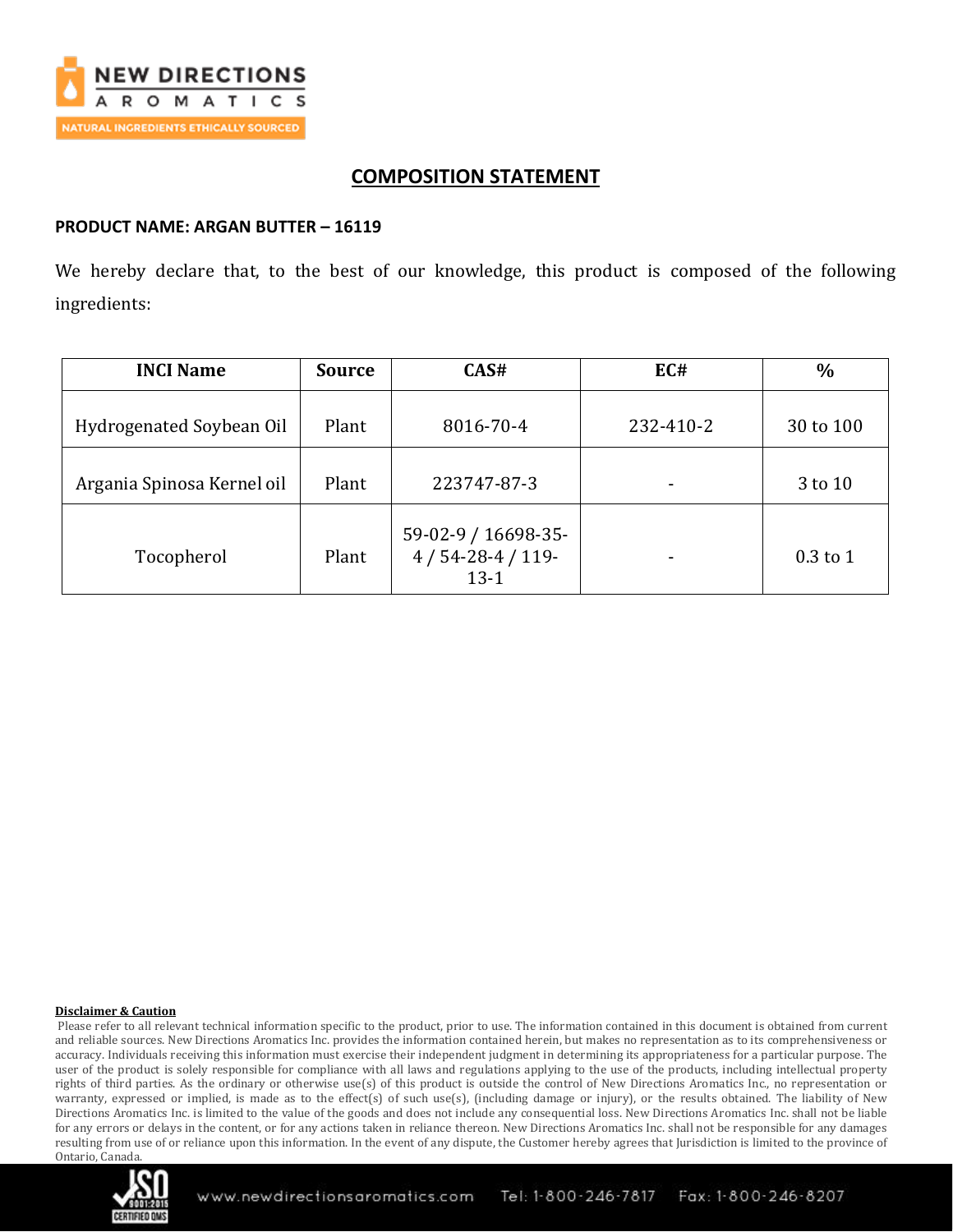

## **BY-PRODUCTS & IMPURITIES STATEMENT**

### **PRODUCT NAME: ARGAN BUTTER – 16119**

We hereby declare that, to the best of our knowledge, this product was not produced from nor does it contain any of the following by-products and impurities:

- GMO material(s)
- Gluten or its derivatives
- Parabens
- Phthalates

#### **Disclaimer & Caution**

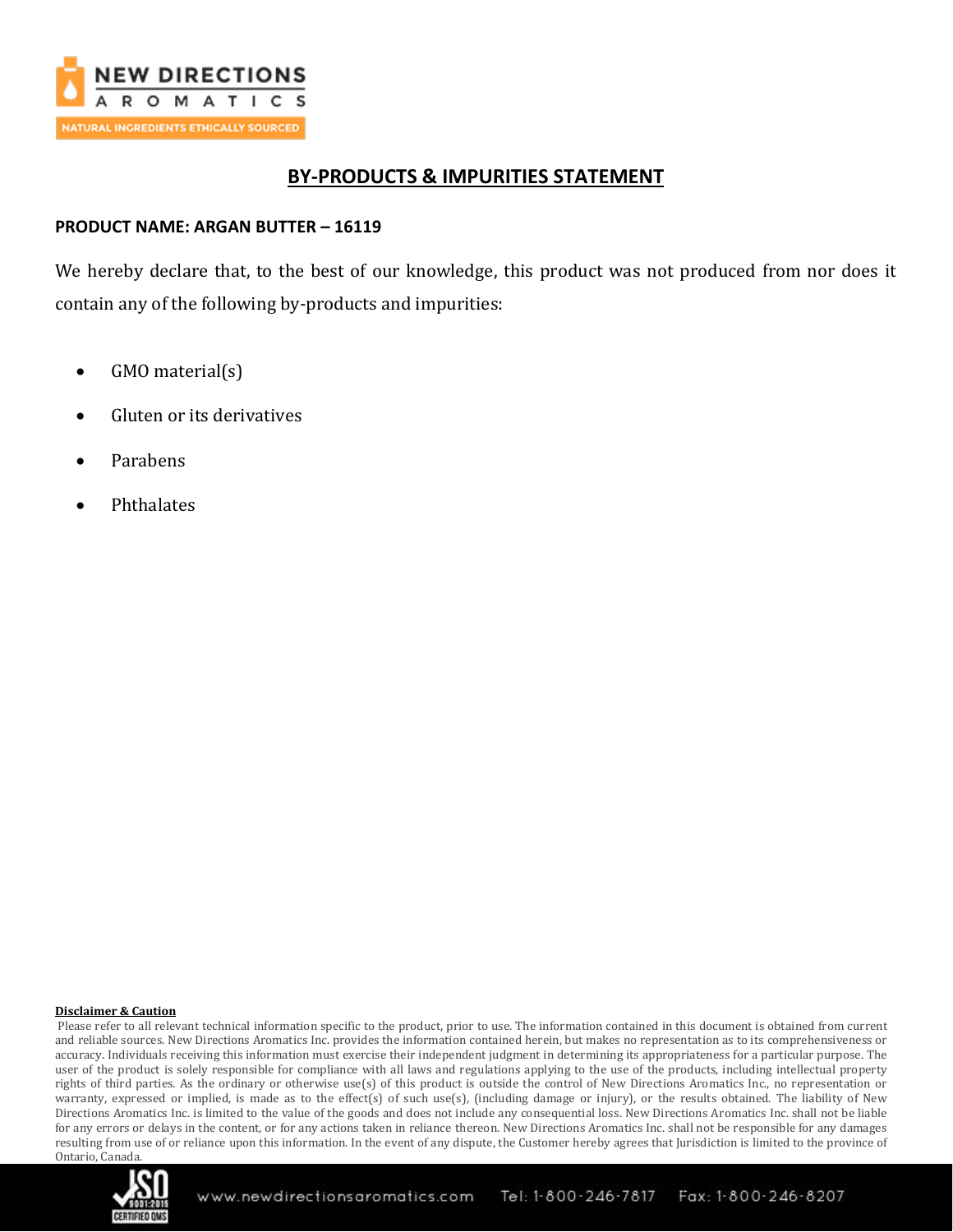

## **FOOD ALLERGEN INFORMATION**

### **PRODUCT NAME: ARGAN BUTTER – 16119**

| Component                                      | Present in the product |  |
|------------------------------------------------|------------------------|--|
| Peanut (and/or derivatives,) e.g., protein oil | N <sub>o</sub>         |  |
| Tree Nuts (and/or derivatives)                 | N <sub>o</sub>         |  |
| Sesame Seeds (and/or derivatives)              | N <sub>o</sub>         |  |
| Wheat                                          | N <sub>o</sub>         |  |
| Gluten                                         | N <sub>o</sub>         |  |
| Soybeans (and/or derivatives)                  | $No*$                  |  |
| Dairy (including lactose) or Eggs              | N <sub>o</sub>         |  |
| Fish or their products                         | N <sub>o</sub>         |  |
| Shellfish or their products                    | N <sub>o</sub>         |  |

*\* Due to the highly refined nature of the hydrogenated soybean oil, no allergenic protein is expected to be present in the finished product.*

#### **Disclaimer & Caution**

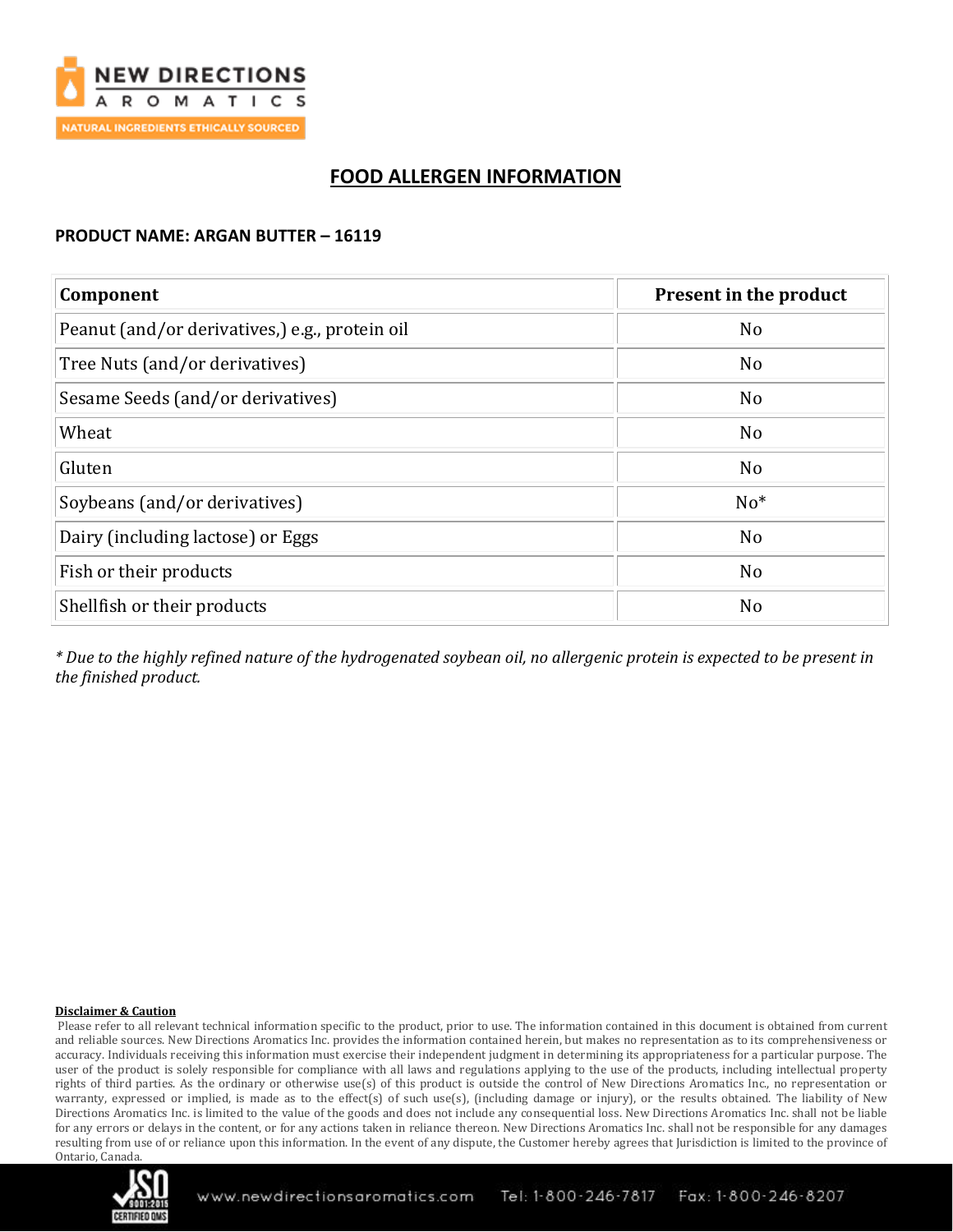

## **DECLARATION OF BOVINE SPONGIFORM ENCEPHALOPHATHY (BSE)**

#### **PRODUCT NAME: ARGAN BUTTER – 16119**

We hereby declare that, to the best of our knowledge, this product was not made with and does not contain any animal material or derivatives and is free of BSE.

#### **Disclaimer & Caution**

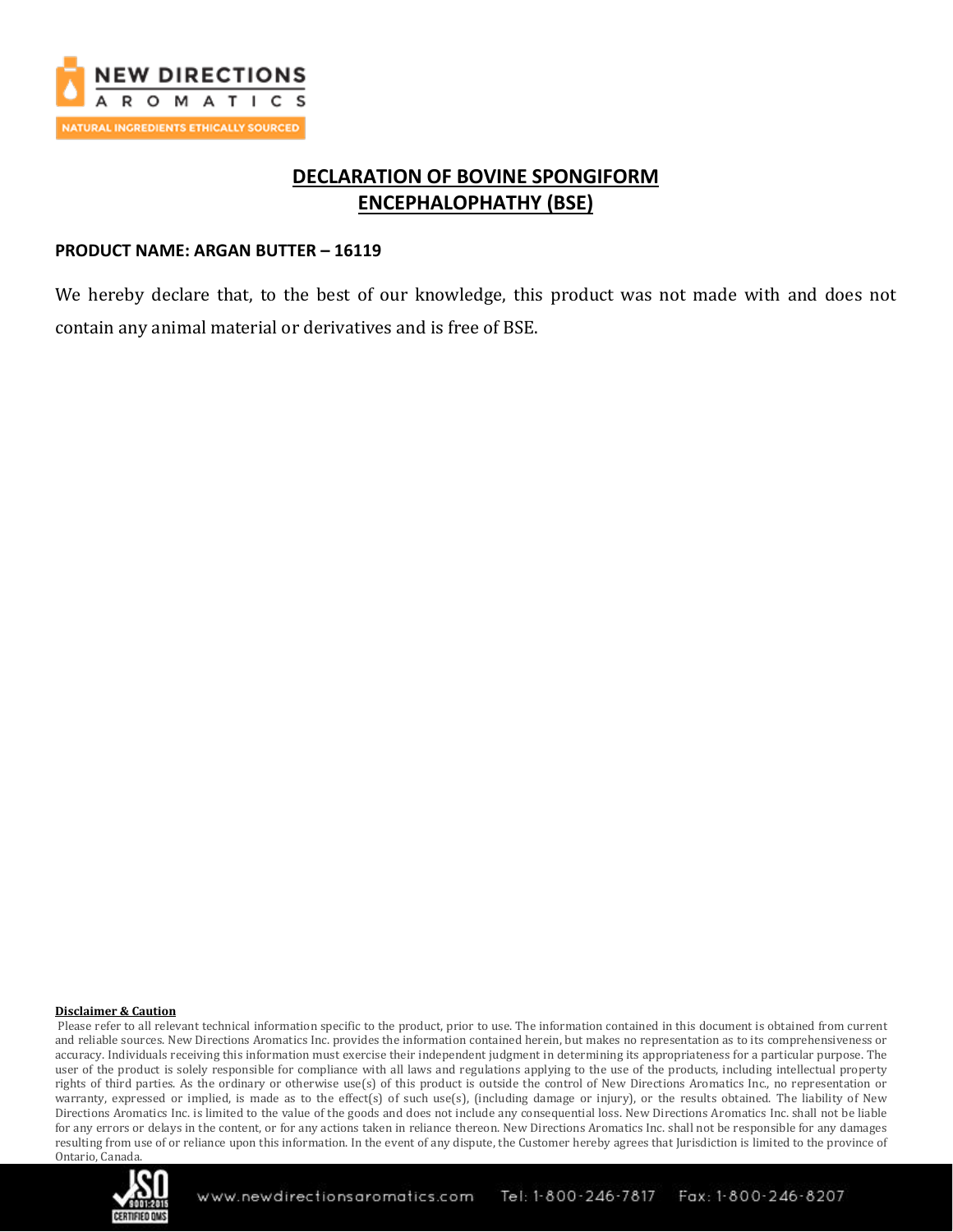

## **CRUELTY-FREE STATEMENT**

#### **PRODUCT NAME: ARGAN BUTTER – 16119**

We hereby declare that, to the best of our knowledge, this product has not been tested on animals.

#### **Disclaimer & Caution**

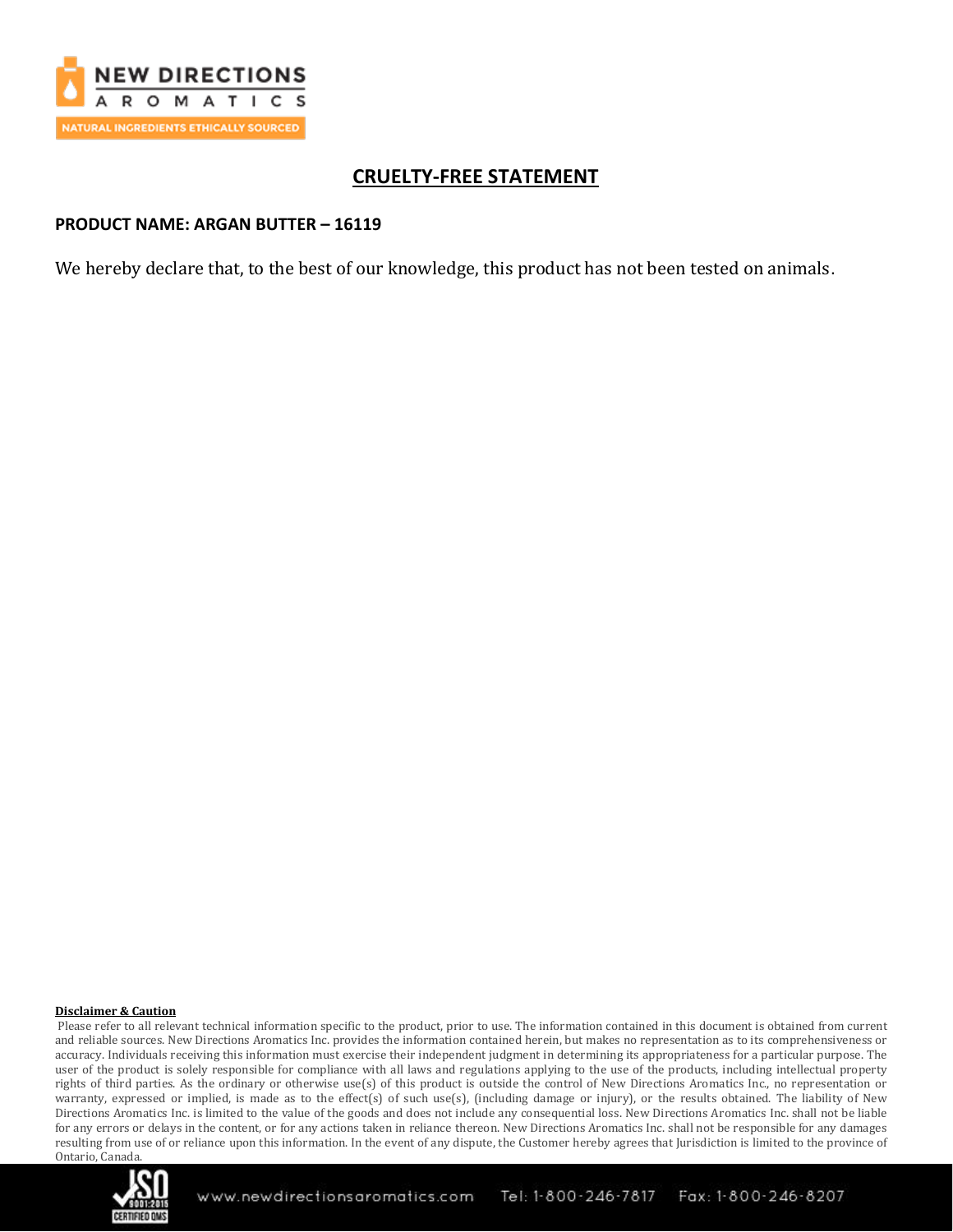

## **KOSHER STATEMENT**

### **PRODUCT NAME: ARGAN BUTTER – 16119**

We hereby confirm that this product has been certified to Kosher standards.

#### **Disclaimer & Caution**

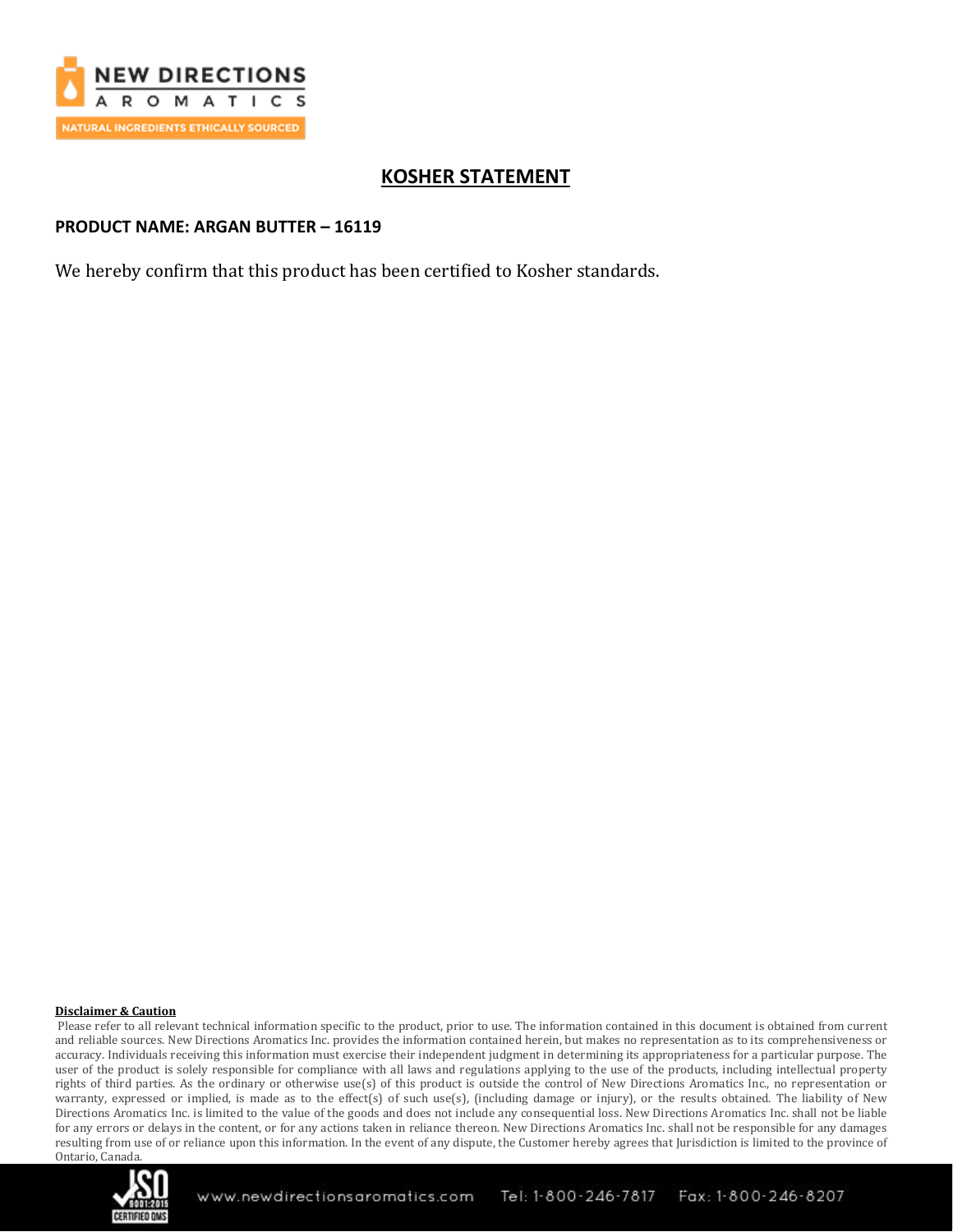

## **VEGAN STATEMENT**

### **PRODUCT NAME: ARGAN BUTTER – 16119**

We hereby confirm that this product has been certified to Vegan standards.

#### **Disclaimer & Caution**

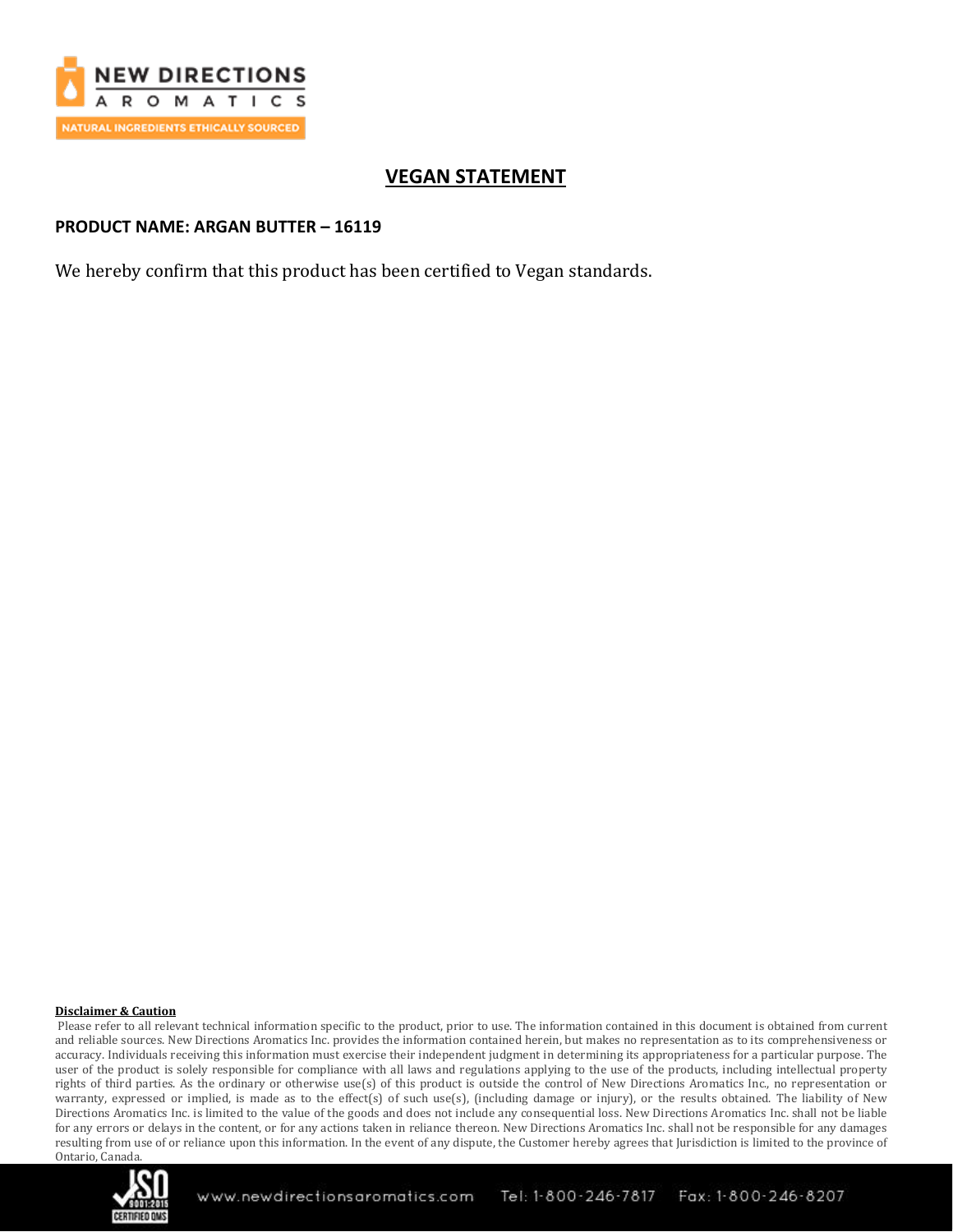

## **CALIFORNIA PROPOSITION 65 STATEMENT**

### **PRODUCT NAME: ARGAN BUTTER – 16119**

# **A** Warning:

This product can expose you to caffeic acid, which is known to the State of California to cause cancer. For more information go to [www.P65Warnings.ca.gov](http://www.p65warnings.ca.gov/)

#### **Disclaimer & Caution**